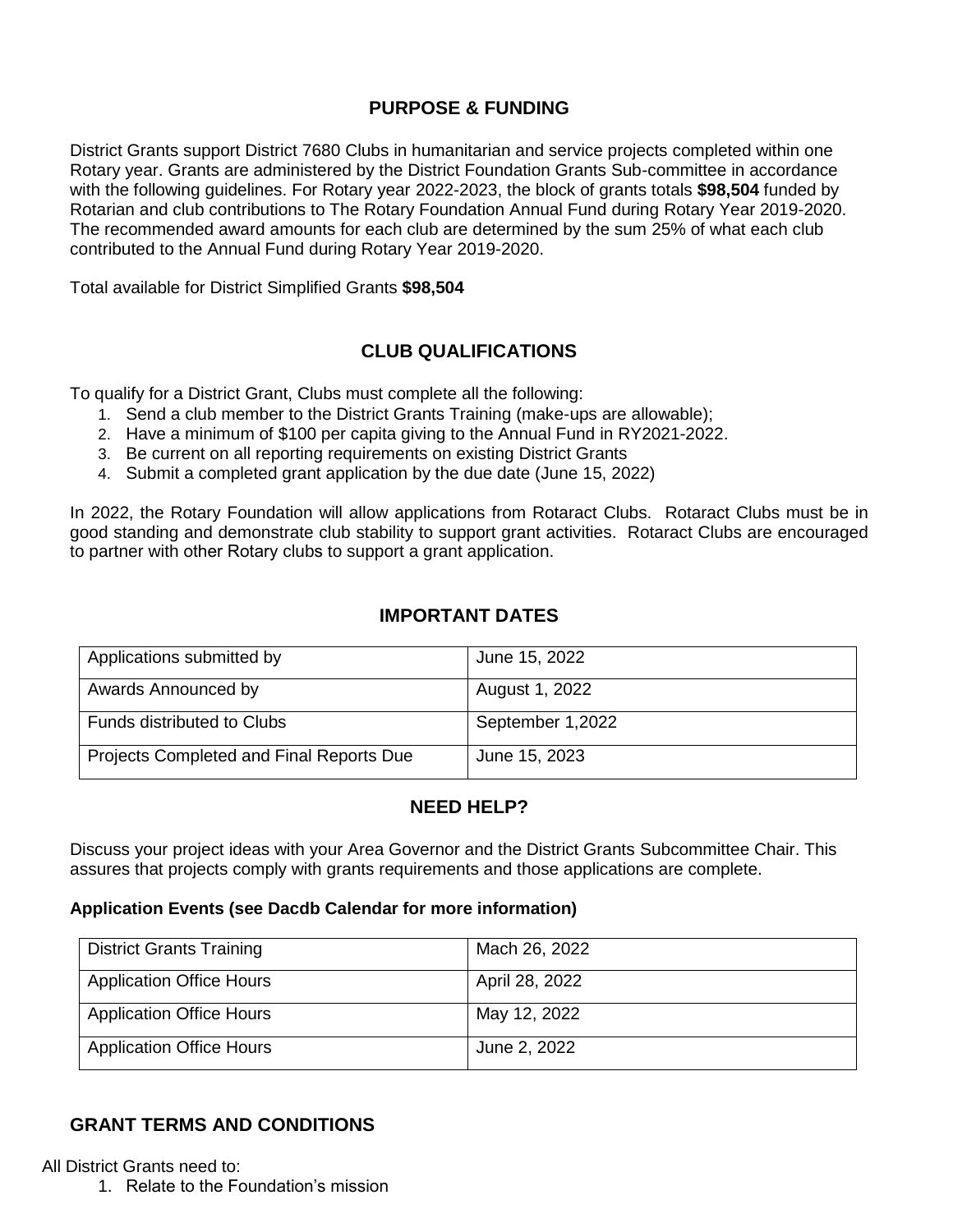- 2. Include active participation from Rotarians
- 3. Exclude the Rotary Foundation or Rotary International from any liability beyond the amount funded by the grant
- 4. Comply with the laws of both the United States and the area where the grant will be carried out and cause no harm. If you sponsor projects in or plan travel to countries sanctioned by the U.S. Treasury Department's Office of Foreign Assets Control, you may need to supply more information.
- 5. Be reviewed and approved by the District Grants Subcommittee before being implemented. Grant Funds may not be used to reimburse clubs for activities and expenses that are in progress or already completed. It is strongly encouraged that clubs plan for activities before a grant is approved, but don't incur any expenses. In some cases, clubs make material modifications to a project after a grant is approved with the written permission of the District Grants Subcommittee. Modifications my not commence before written permission is given.
- 6. Demonstrate sensitivity to the traditions and culture of the area where a project will be carried out
- 7. Comply with the Conflict of Interest Policy for Program Participants as outlined in section 30.040. of The Rotary Foundation Code of Policies and in Section XIII below.
- 8. Comply with Rotary International's policies for the use of the name "Rotary" and other Rotary logos, emblems, and graphics, as outlined in sections 34.040.6. and 34.040.11. of the Rotary Code of Policies.
- 9. Include signs on or near projects that identify the role of the grant sponsors and The Rotary Foundation, as outlined in section 40.010.2. of The Rotary Foundation Code of Policies and in accordance with Rotary's Voice and Visual Identity Guidelines.
- 10. Follow Rotary's Privacy Statement for Personal Data outlined in section 26.080. of the Rotary Code of Policies. Don't include the personal data (name, age or date of birth, or other identifying information) of grant beneficiaries or images of them in grant applications and reports unless the Foundation requests it and you have the written consent of the beneficiary (or their parent or legal guardian). Inappropriately including that personal data can cause delays in the grant process while we ensure compliance with Rotary's Privacy Policy.

In addition, District Grants may also:

- 1. Support local and international projects, scholarships, vocational training teams, and related travel;
- 2. May fund scholar and vocational training team orientation and grant management seminars;
- 3. May pay for travel to and participation in Rotary project fairs to help clubs and districts find partners;
- 4. Fund projects and activities both in countries where Rotary has clubs and in areas where we do not, and in geographic areas where permitted by law and in accordance with Foundation policies.
- 5. May be used to support Rotary Youth Exchange, RYLA, Rotary Friendship Exchange (with vocational emphasis), Rotaract, Interact, and New Generations Service Exchange programs
- 6. May fund the costs associated with conducting community assessments;
- 7. May fund construction and renovation.

District Grants may not be used for:

- 1. Continuous or excessive support of any one beneficiary, entity, or community
- 2. The establishment of a foundation, permanent trust, or long-term interest-bearing account. Grant funds can be used to establish a microcredit fund without meeting additional criteria.
- 3. The purchase of land or buildings
- 4. Fundraising activities
- 5. Expenses related to Rotary events such as district conferences, conventions, institutes, anniversary celebrations, or entertainment activities
- 6. Public relations initiatives, unless they are essential to carrying out the project
- 7. Project signs that cost more than \$1,000
- 8. The operating, administrative, or indirect program expenses of another organization
- 9. Unrestricted cash donations to a beneficiary or cooperating organization
- 10. Activities for which the cost has already been incurred
- 11. Transportation of vaccines over national borders without prior approval of appropriate government and regulatory authorities in the originating and recipient countries
- 12. Travel to National Immunization Days
- 13. Immunizations that consist solely of the polio vaccine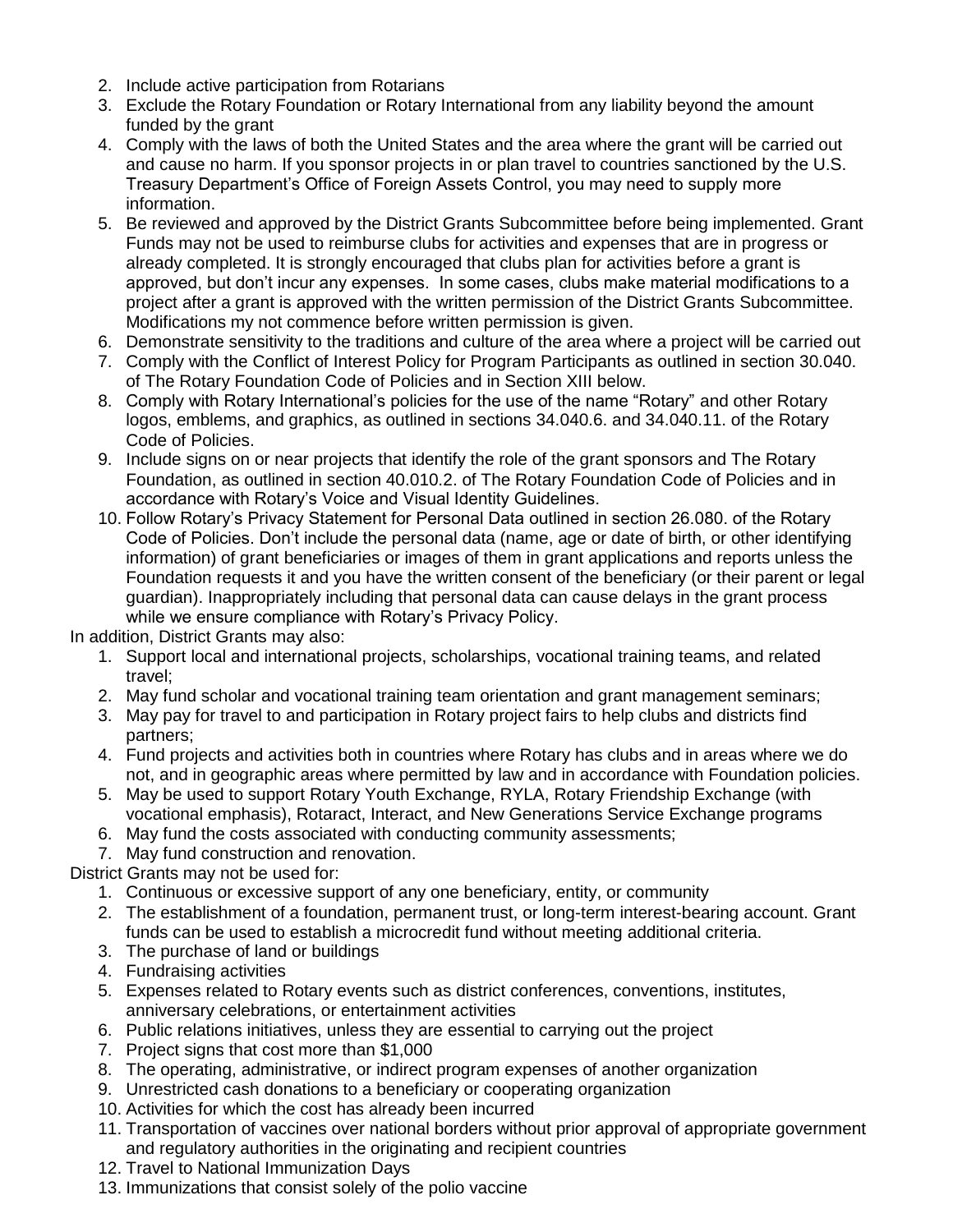- 14. Study at a university that hosts a Rotary Peace Center in the same or similar academic program as Rotary Peace Fellows
- 15. Projects that require a person to work without pay. Projects should instead strive to reinforce labor rights and fair wage practices. If beneficiaries are required to provide sweat equity their explicit consent is required.
- 16. Projects that requires work from someone below the country's legal working age, or under age 16 if the law doesn't specify.

#### **COOPERATING ORGANIZATIONS**

In some cases, a club may cooperate with another reputable organization to accomplish their project goals. All funding provided to cooperating organizations must be used for specific project expenses. The club is required to submit an itemized report of District Grant expenses. Funds may not be used for unrestricted or administrative cost

### **APPLICATION GUIDELINES**

- 1. Applications and reports must be formally submitted in DACdb.
- 2. Be succinct in completing application components. Text boxes do not have character limits. Additional details, if necessary, should be included in your Project Supporting Document upload.
- 3. Supporting Documents: The following files are required for you application:
	- a. The District Grant MOU signed by President and President-Elect (or next highest club officer).
	- b. Letter of Participation from Cooperating Organizations (as needed).
	- c. Additional supporting documents containing project details, timelines, and images that will provide more clarity to you project. Please use the following formats: .pdf, .jpeg, .docx.
- 4. Obtain Club Signatures- All applications must have at least two Club Officer signatures on their application (minimum Dacdb Level 4 access).

#### **Scholarship Guidelines-**

Clubs that use District Grant funds to support scholarships should refer to the Rotary International Guidelines on using District Grants Scholarship Best Practices: [https://my](https://my-cms.rotary.org/en/document/district-grants-scholarships-best-practices)[cms.rotary.org/en/document/district-grants-scholarships-best-practices](https://my-cms.rotary.org/en/document/district-grants-scholarships-best-practices)